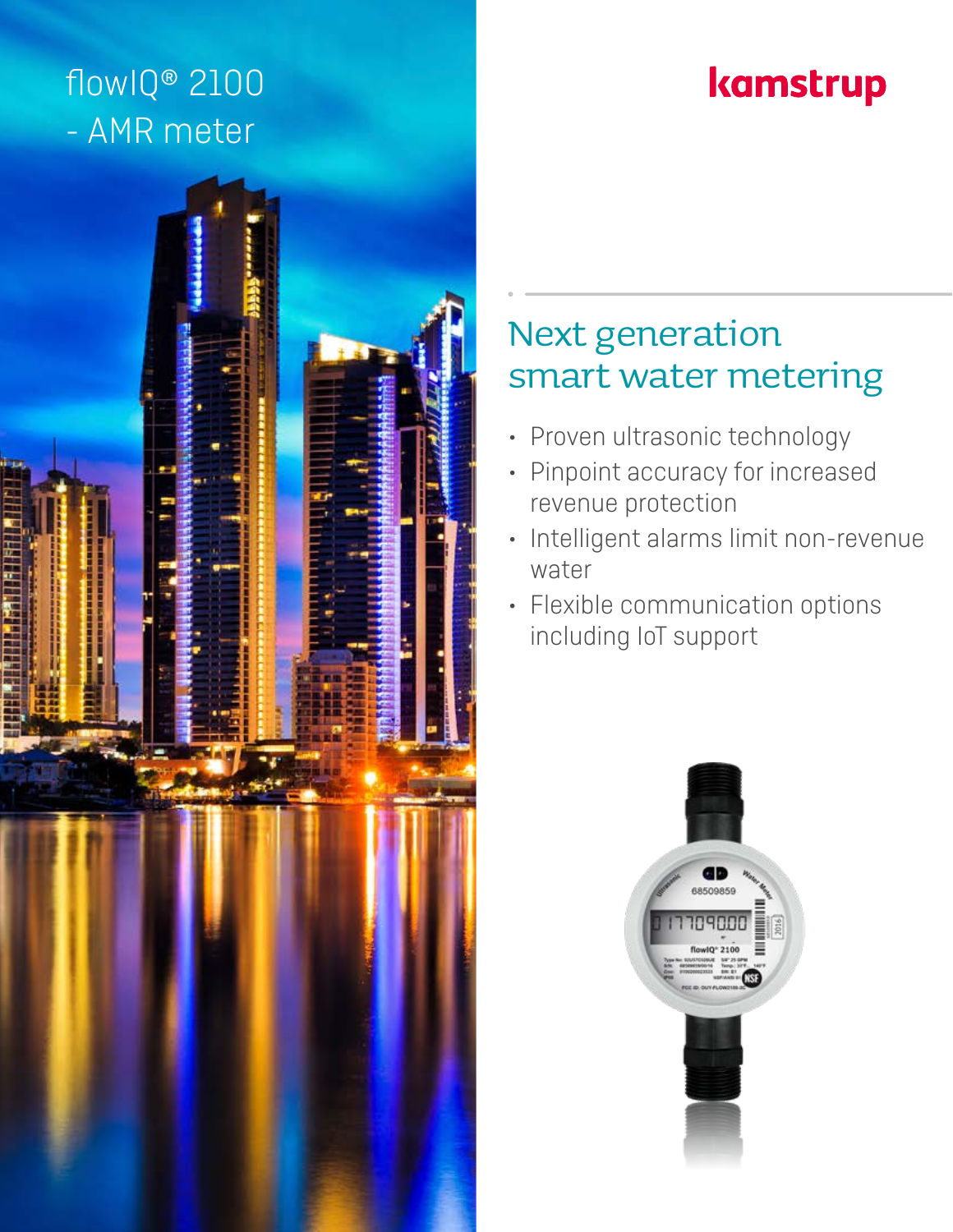### The ideal ultrasonic water meter for residential use

i a 1

The flowIQ® 2100 is a smart water meter based on the latest ultrasonic technology. The meter has no moving parts and maintains its pinpoint accuracy throughout its entire lifetime of up to 20 years. The meter has industry-leading accuracy to ensure that even very low flows are measured down to the very last drop. This secures a fair and correct billing, improves the quality of your data and helps you reduce non-revenue water.

- $\checkmark$  Ultrasonic measurement for precise accuracy and resistance to wear and tear
- $\checkmark$  Low start-flow down to 0.015 GPM measuring capability to earn revenue from every drop of water delivered
- $\checkmark$  IP68 for submersible conditions and pit **installations**
- $\checkmark$  Integrated 900 tri-band MHz range radio for remote meter reading
- $\checkmark$  Smart alarms for leak, burst, dry, tamper, and reverse flow
- $\checkmark$  20 year battery lifetime
- $\checkmark$  No loss of accuracy over time
- $\checkmark$  Dual temperature monitoring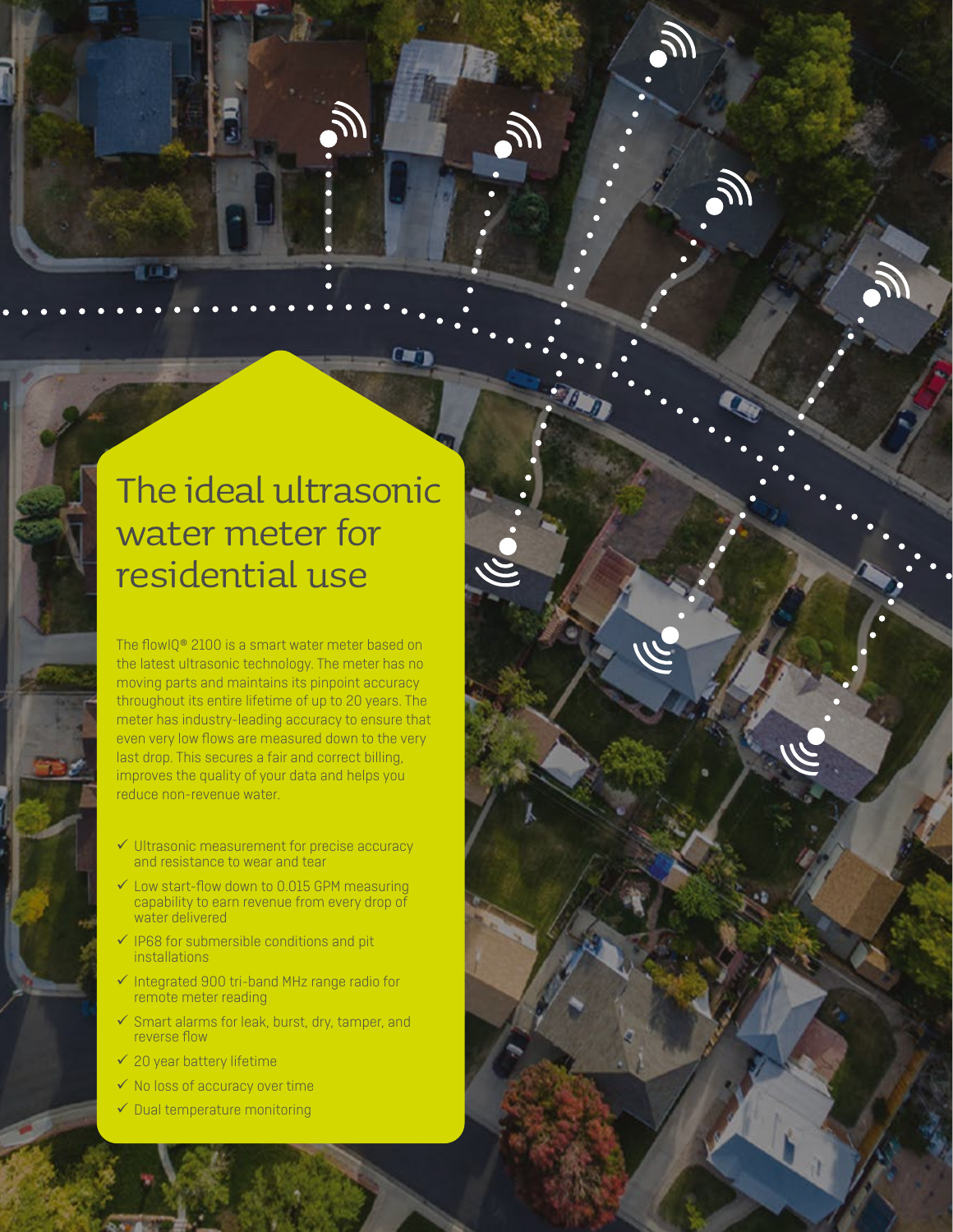# flowIQ® 2100 – Say goodbye to manual meter reading



#### Ultrasonic water meter

flowIQ® 2100 ensures that the consumption of every single gallon of water is accurately registered and billed. Tamper-proof with no moving parts, flowIQ® 2100 is resistant to typical wear and tear experienced by mechanical moving parts of nutating disk, piston, and multi-jet type meters. flowIQ® 2100 reads and sustains accuracy and ultra low starting flows throughout its entire lifetime.

### Tap into the value of data

Intelligent alarms from the meter let you detect leaks and bursts or other irregularities such as tampering attempts or reverse flows quickly and effectively. This limits both the non-revenue water as well as any consequential damages from leaks and pipe bursts.

At the same time, the flowIQ® 2100 enables you to monitor both the ambient temperature and the temperature of the water. flowIQ® 2100 can forewarn you if the water quality has possibly changed or if there is a high risk of bursts due to frost.

With the flowIQ® 2100, you are well prepared to handle customer enquiries, and you can give the end-users access to detailed information about their own consumption.

### Smart meter – smart design

The flowIQ® 2100 is made from 100% ecofriendly and durable composite. Our fully automated production process ensures consistent quality, hygienic, and accurately calibrated meters.

The flowIQ® 2100 vacuum sealing and IP68 approval enables installation in meter pits with no risk of moisture and condensation. flowIQ® 2100 comes with integrated 915 MHz band RF transmitter that allows for the safe and rapid capture of remotely read data in semi-automatic and automatic meter reading solutions driving additional revenue for the metering management for metering management and sustained bottom line revenue.